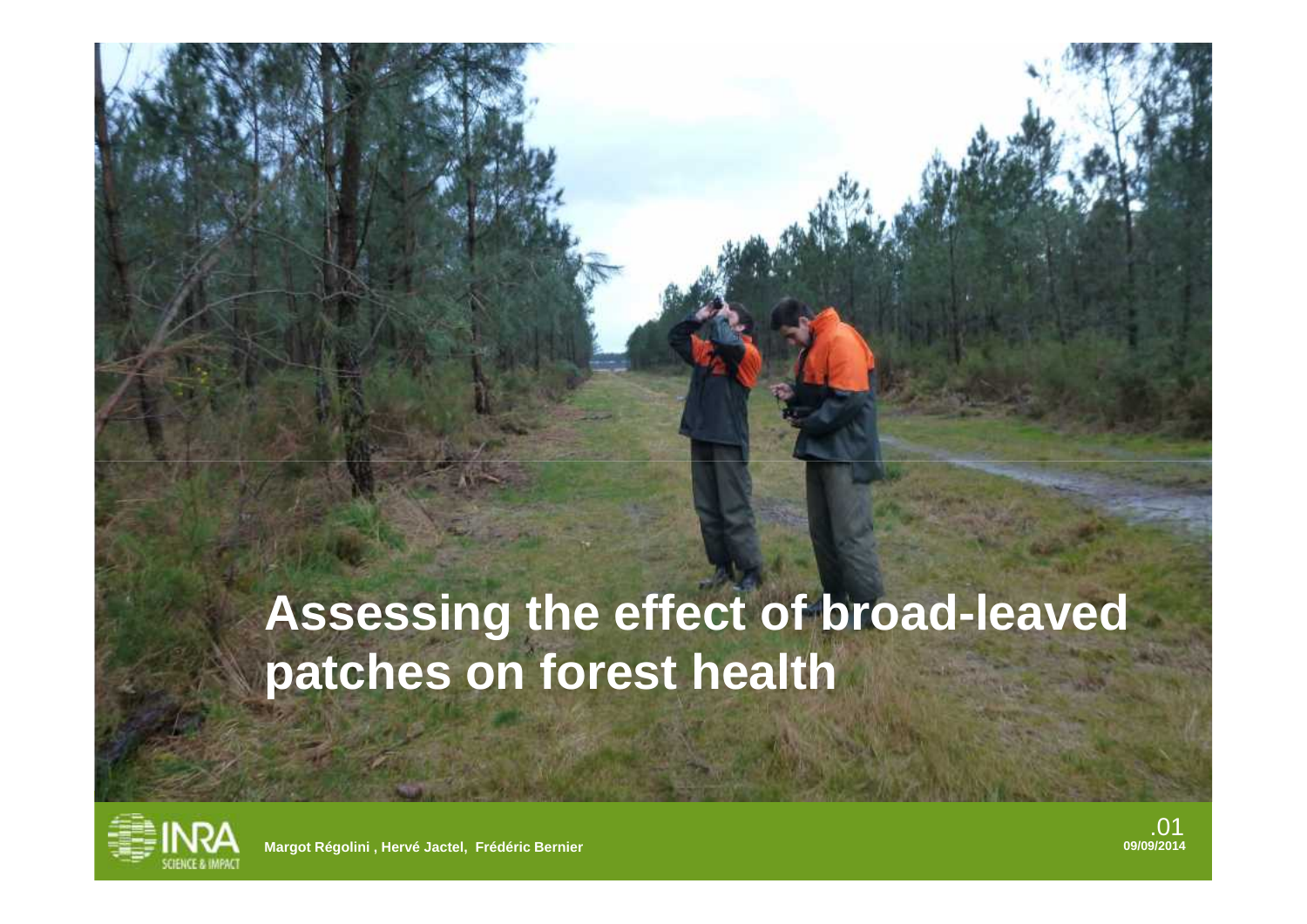#### **Hypothesis**:

Patches of broadleaved forest provide natural enemies (parasitoids and predators) with suitable refuge habitats, thus enhancing the top down regulation of pest insects in nearby pine plantations.



Пπ



#### **Experiment**:

8 mixed stands of 6 deciduous tree species (*Quercus robur, Q. pyrenaica, Q. rubra, Betula pendula, Prunus serotina, Robinia pseudacacia*) planted in 1996 within two *Pinus pinaster* plantation landscapes + 4 control stands on maritime pine.

 $-1$  km  $-$ 

#### **Action**:

Survey of pest damage (pine processionary moth, pine stem borer) - Near pine vs. broadleaved plantations







**Broadleaved plantation Maritime pine plantation**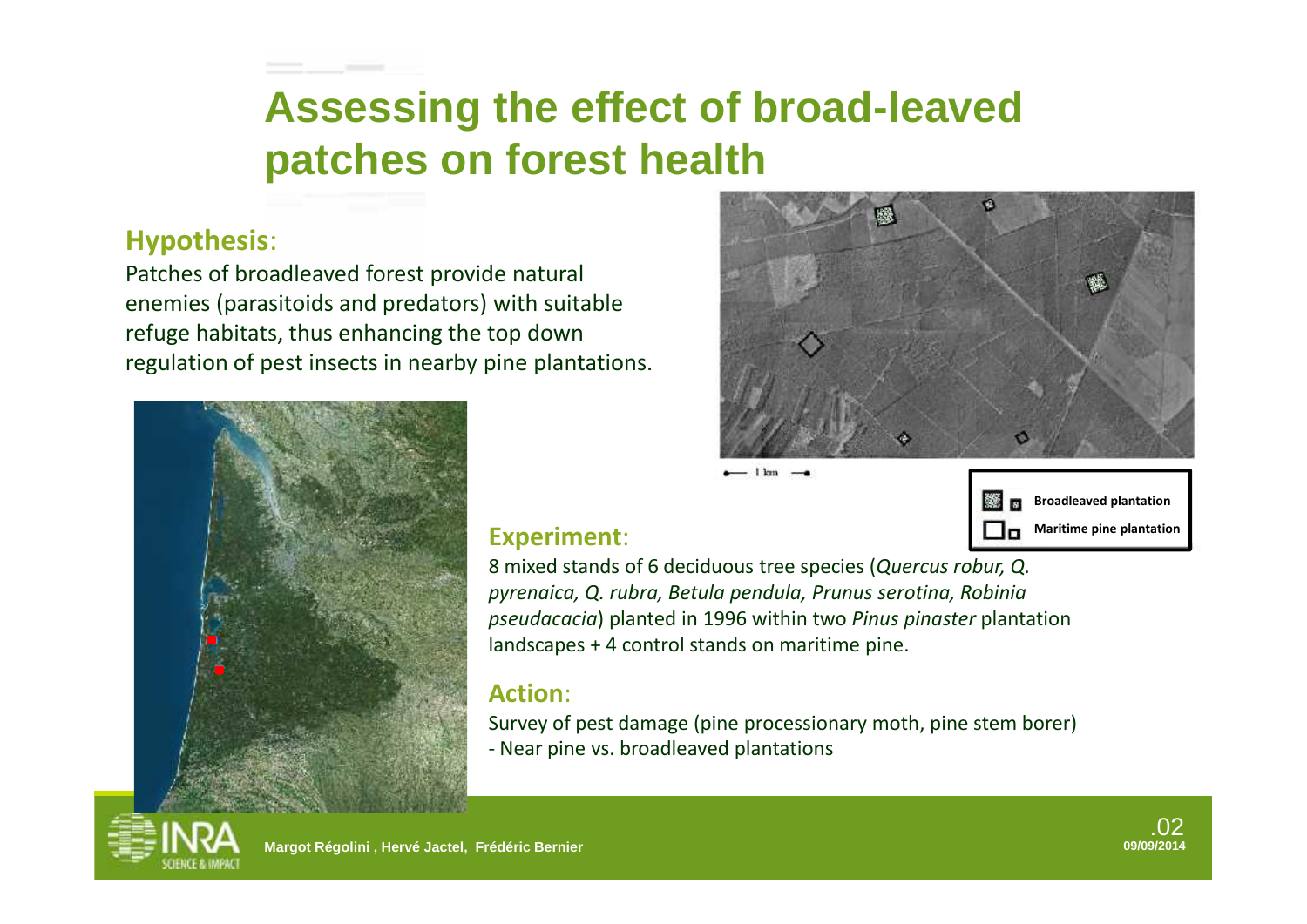

#### **Protocol:**

Counting pine processionary moth nests and pine stem borer attacks around 4 broadleaved patches (2 patches of 4 ha and 2 patches of 1 ha)

 $\rightarrow$  Data collection from two rows at the edge of pine plantation (of 100 meters length)

 $\rightarrow$  The same collection was made near pine forest patches (as a control)

Pine processionary moth (*Thaumetopoea pityocampa*) nest







Pine stem borer (*Dyroctria sylvestrella)* attack



.03<br><sub>09/09/2014</sub>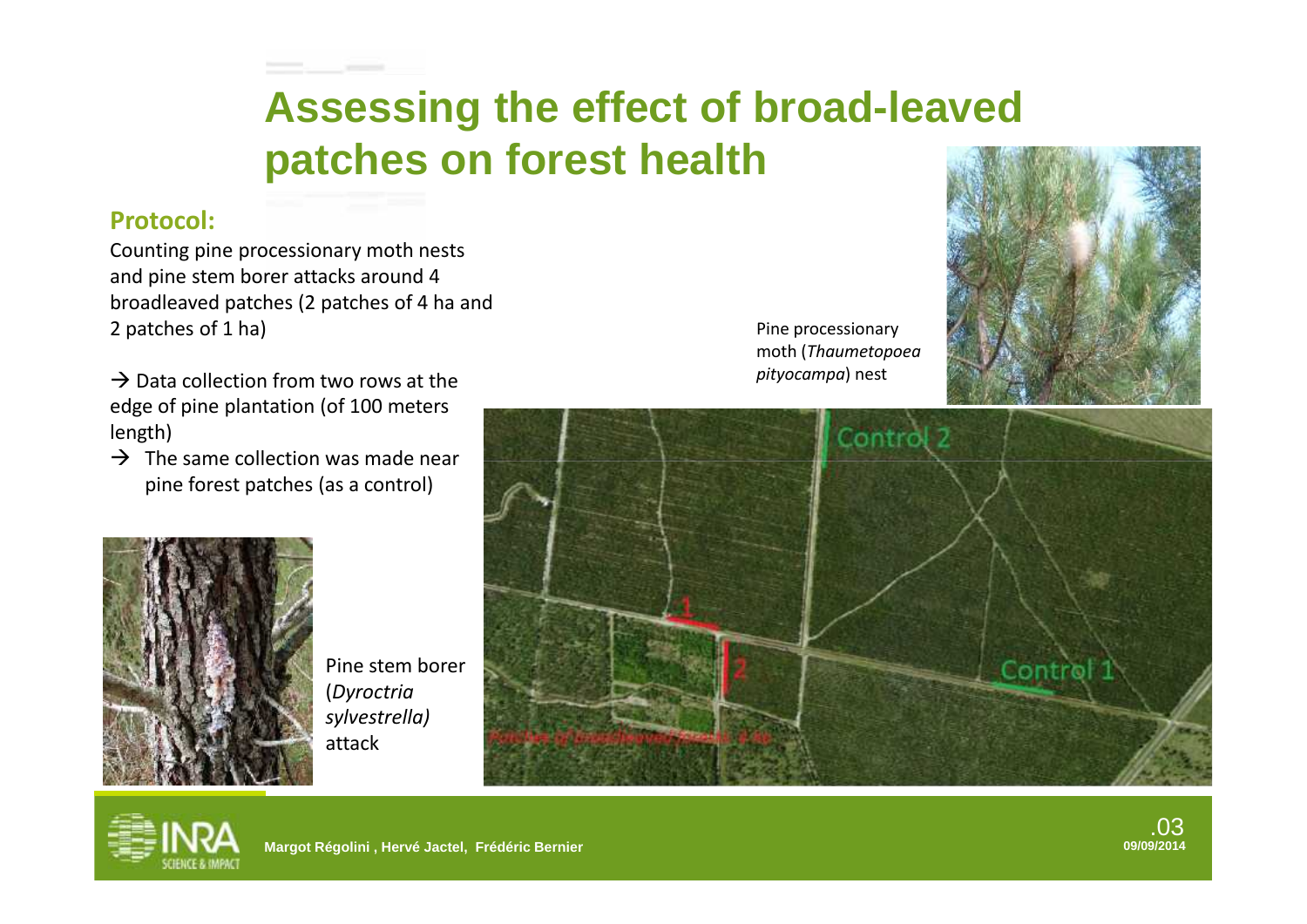



 $\mathsf{D4}$  . The set of  $\mathsf{D4}$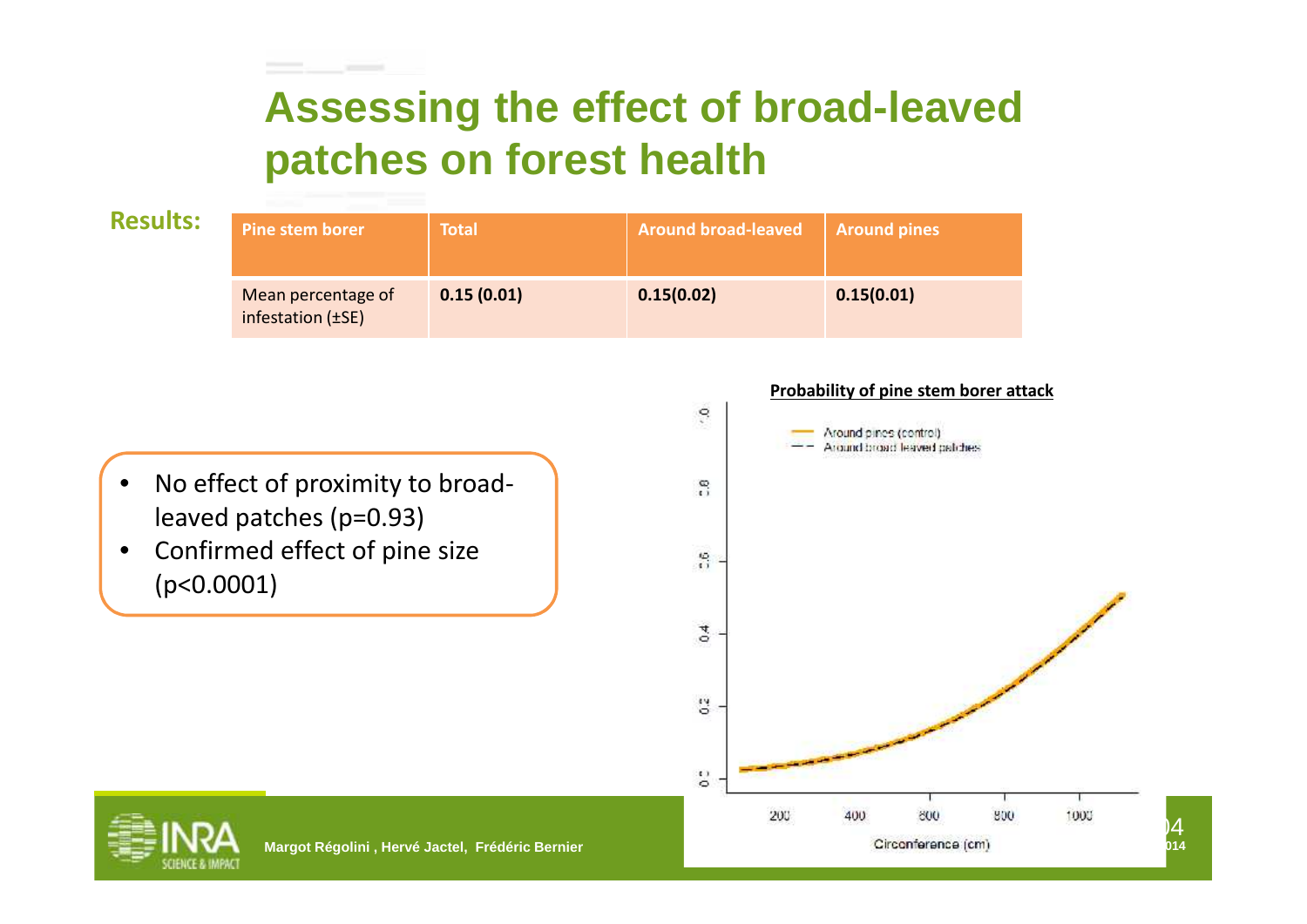| <b>Results:</b> | <b>Pine processionary</b><br>moth       | <b>Total</b> | <b>Around broad-leaved</b> | <b>Around pines</b> |
|-----------------|-----------------------------------------|--------------|----------------------------|---------------------|
|                 | Mean percentage of<br>infestation (±SE) | 0.52(0.01)   | 0.56(0.02)                 | 0.49(0.02)          |



• Confirmed effect of pine size (p<0.0001)